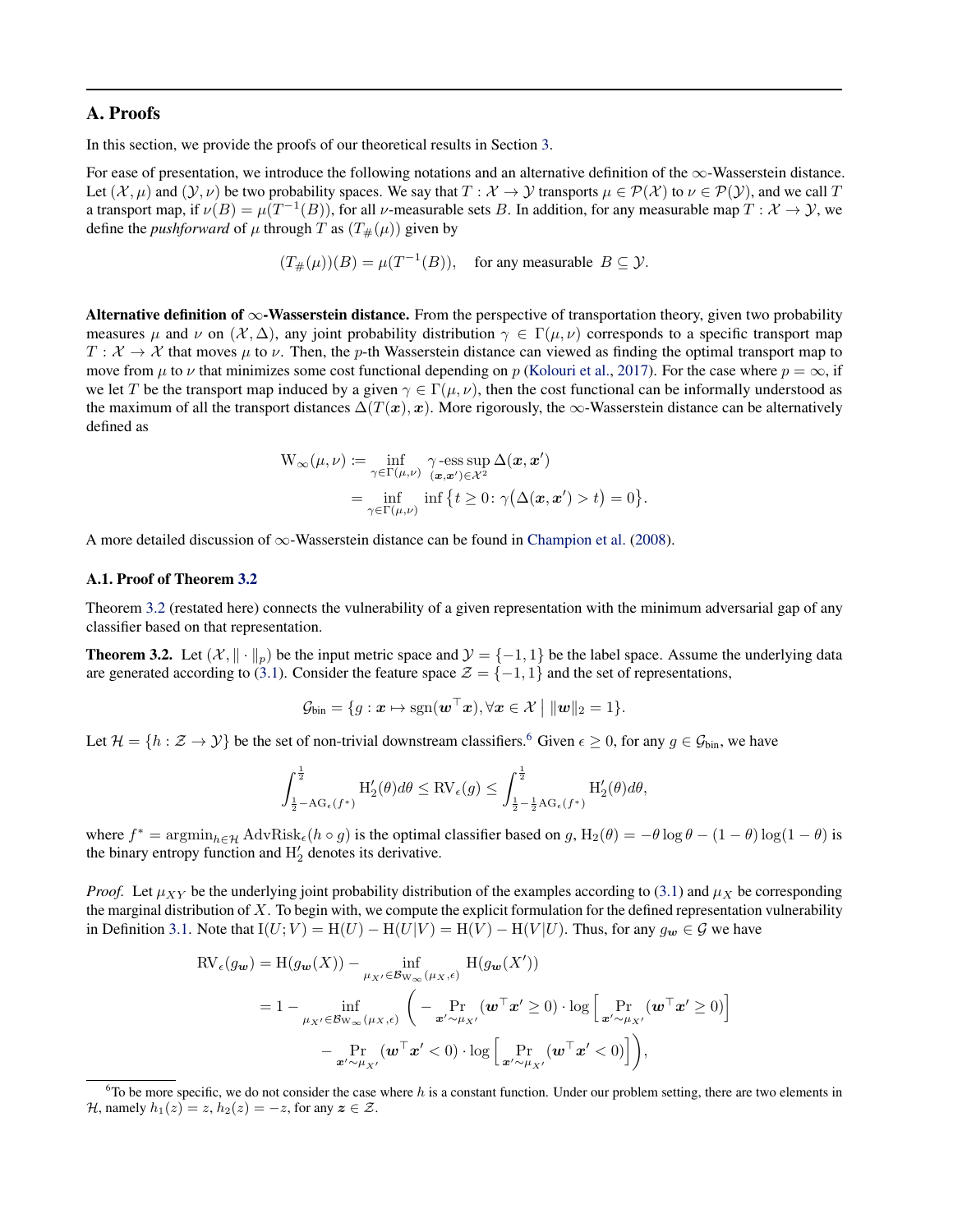where the first equality holds because  $H(g_w(U) | U) = 0$  for any random variable U, and the second equality is due to the fact that the distribution of X is symmetric with respect to  $w^{\top}x = 0$ . Note that the binary entropy function  $H_2(\theta) = -\theta \log \theta - (1-\theta) \log(1-\theta)$  is monotonically increasing with respect to  $\theta$  in [0, 1/2) and monotonically decreasing in (1/2, 1]. Therefore, the optimal value of RV $_{\epsilon}(g_w)$  is achieved when  $\mu_{X'}$  either minimizes  $\Pr_{\mathbf{x}' \sim \mu_{X'}}(\mathbf{w}^\top \mathbf{x}' \geq 0)$  or maximizes  $\Pr_{\bm{x}' \sim \mu_{X'}}(\bm{w}^\top \bm{x}' \geq 0).$ 

According to the Hölder's inequality, we have  $|\langle \mathbf{a}, \mathbf{b} \rangle| \le ||\mathbf{a}||_p \cdot ||\mathbf{b}||_q$  for any  $\mathbf{a}, \mathbf{b} \in \mathbb{R}^d$ , where  $1/p + 1/q = 1$ . By the alternative definition of  $\infty$ -Wasserstein distance, for any  $\mu_X$  that satisfies  $W_\infty(\mu_X, \mu_X) \leq \epsilon$ , it induces a transport map  $T: \mathcal{X} \to \mathcal{X}$  such that  $\mu'_X = T_\#(\mu_X)$  and  $\|\Delta(T(X), X)\|_p \leq \epsilon$  holds almost surely with respect to the randomness of X and  $T$ . Thus, we have

$$
\Pr_{\boldsymbol{x} \sim \mu_X} \left[ -\epsilon \cdot \|\boldsymbol{w}\|_q \leq \boldsymbol{w}^\top (T(\boldsymbol{x}) - \boldsymbol{x}) \leq \epsilon \cdot \|\boldsymbol{w}\|_q \right] \geq \Pr_{\boldsymbol{x} \sim \mu_X} \left[ \|T(\boldsymbol{x}) - \boldsymbol{x}\|_p \leq \epsilon \right] = 1,
$$

which implies

$$
\Pr_{\bm{x} \sim \mu_X}\left(\bm{w}^\top \bm{x} - \epsilon \cdot \|\bm{w}\|_q \geq 0\right) \leq \Pr_{\bm{x}' \sim \mu_{X'}}(\bm{w}^\top \bm{x}' \geq 0) \leq \Pr_{\bm{x} \sim \mu_X}\left(\bm{w}^\top \bm{x} + \epsilon \cdot \|\bm{w}\|_q \geq 0\right).
$$

We remark that the equality can be achieved when the the transport map  $T$  is constructed by perturbing the  $i$ -th element of any sampled  $\mathbf{x} \sim \mu_X$  by  $\epsilon \cdot (w_i^q / \sum_i w_i^q)^{1/p}$ , for any  $i = 1, 2, ..., d$ . In addition, according to the assumed Gaussian Mixture model (3.1), we have

$$
\Pr_{\boldsymbol{x} \sim \mu_X} \left( \boldsymbol{w}^\top \boldsymbol{x} - \epsilon \cdot \|\boldsymbol{w}\|_q \ge 0 \right) = \frac{1}{2} \Pr_{\boldsymbol{x} \sim \mathcal{N}(\boldsymbol{\theta}^*, \boldsymbol{\Sigma}^*)} \left[ \boldsymbol{w}^\top \boldsymbol{x} \ge \epsilon \cdot \|\boldsymbol{w}\|_q \right] + \frac{1}{2} \Pr_{\boldsymbol{x} \sim \mathcal{N}(-\boldsymbol{\theta}^*, \boldsymbol{\Sigma}^*)} \left[ \boldsymbol{w}^\top \boldsymbol{x} \ge \epsilon \cdot \|\boldsymbol{w}\|_q \right] \n= \frac{1}{2} - \frac{1}{2} \Pr_{\boldsymbol{Z} \sim \mathcal{N}(0,1)} \left[ \frac{-\epsilon \cdot \|\boldsymbol{w}\|_q + \boldsymbol{w}^\top \boldsymbol{\theta}^*}{\sqrt{\boldsymbol{w}^\top \boldsymbol{\Sigma}^* \boldsymbol{w}}} \le Z \le \frac{\epsilon \cdot \|\boldsymbol{w}\|_q + \boldsymbol{w}^\top \boldsymbol{\theta}^*}{\sqrt{\boldsymbol{w}^\top \boldsymbol{\Sigma}^* \boldsymbol{w}}} \right].
$$

Similarly, we have

$$
\Pr_{\boldsymbol{x}\sim\mu_X}\left(\boldsymbol{w}^\top\boldsymbol{x}+\epsilon\cdot\|\boldsymbol{w}\|_q\geq 0\right)=\frac{1}{2}+\frac{1}{2}\Pr_{Z\sim\mathcal{N}(0,1)}\left[\frac{-\epsilon\cdot\|\boldsymbol{w}\|_q+\boldsymbol{w}^\top\boldsymbol{\theta}^*}{\sqrt{\boldsymbol{w}^\top\boldsymbol{\Sigma}^*\boldsymbol{w}}}\leq Z\leq\frac{\epsilon\cdot\|\boldsymbol{w}\|_q+\boldsymbol{w}^\top\boldsymbol{\theta}^*}{\sqrt{\boldsymbol{w}^\top\boldsymbol{\Sigma}^*\boldsymbol{w}}}\right].
$$

Therefore, we derive the explicit formulation for  $\text{RV}_{\epsilon}(g_{\boldsymbol{w}})$ 

$$
\text{RV}_{\epsilon}(g_{\mathbf{w}}) = \text{H}_{2}\left(\frac{1}{2}\right) - \text{H}_{2}\left(\frac{1}{2} - \Pr_{Z \sim \mathcal{N}(0,1)}\left[\frac{\mathbf{w}^{\top}\boldsymbol{\theta}^{*} - \epsilon \cdot \|\mathbf{w}\|_{q}}{\sqrt{\mathbf{w}^{\top}\boldsymbol{\Sigma}^{*}\mathbf{w}}}\right] \le Z \le \frac{\mathbf{w}^{\top}\boldsymbol{\theta}^{*} + \epsilon \cdot \|\mathbf{w}\|_{q}}{\sqrt{\mathbf{w}^{\top}\boldsymbol{\Sigma}^{*}\mathbf{w}}}\right),\tag{A.1}
$$

where  $H_2(\cdot)$  is denotes binary entropy function.

Next, given  $g_w \in \mathcal{G}_{\text{bin}}$ , we are going to compute the adversarial gap of  $f \circ g_w$  for each  $h \in \mathcal{H}$ . To begin with, we consider the first case  $h_1(z) = z$  for any  $z \in \mathcal{Z}$ . According to the definition of adversarial risk, we have

$$
\begin{split} \text{AdvRisk}_{\epsilon}(h_{1} \circ g_{\boldsymbol{w}}) &= \Pr_{(\boldsymbol{x},y) \sim \mu_{XY}} \left[ \exists \, \boldsymbol{x}' \in \mathcal{B}(\boldsymbol{x}, \epsilon) \text{ s.t. } \text{sgn}(\boldsymbol{w}^{\top}\boldsymbol{x}') \neq y \right] \\ &= \Pr_{(\boldsymbol{x},y) \sim \mu_{XY}} \left[ \min_{\boldsymbol{x}' \in \mathcal{B}(\boldsymbol{x}, \epsilon)} y \cdot \boldsymbol{w}^{\top}\boldsymbol{x}' \leq 0 \right] \\ &= \Pr_{(\boldsymbol{x},y) \sim \mu_{XY}} \left[ y \cdot \boldsymbol{w}^{\top}\boldsymbol{x} \leq -\min_{\boldsymbol{\Delta} \in \mathcal{B}(\boldsymbol{0}, \epsilon)} \boldsymbol{w}^{\top}\boldsymbol{\Delta} \right] \\ &= \Pr_{Z \sim \mathcal{N}(0,1)} \left[ Z \leq \frac{\epsilon \|\boldsymbol{w}\|_{q} - \boldsymbol{w}^{\top}\boldsymbol{\theta}^{*}}{\sqrt{\boldsymbol{w}^{\top}\boldsymbol{\Sigma}^{*}\boldsymbol{w}}} \right], \end{split}
$$

where the equality is due to the fact that  $\mathcal{B}(0, \epsilon)$  is symmetric with respect to 0, and the last equality holds because of the Hölder's inequality: for any  $a, b \in \mathbb{R}^n$ , it holds that  $a^{\top}b \ge -\|a\|_p \cdot \|b\|_q$  and the equality is achieved when  $(a_i/\|\mathbf{a}\|_p)^p = (b_i/\|\mathbf{b}\|_q)^q$  for any  $i \in \{1, 2, ..., d\}.$ 

Similarly, the standard risk can be computed as:

$$
\text{Risk}(h_1 \circ g_{\mathbf{w}}) = \Pr_{(\mathbf{x}, y) \sim \mathcal{D}} \left[ \text{sgn}(\mathbf{w}^\top \mathbf{x}) \neq y \right] = \Pr_{(\mathbf{x}, y) \sim \mathcal{D}} \left[ y \cdot \mathbf{w}^\top \mathbf{x} \leq 0 \right] = \Pr_{Z \sim \mathcal{N}(0, 1)} \left[ Z \leq \frac{-\mathbf{w}^\top \boldsymbol{\theta}^*}{\sqrt{\mathbf{w}^\top \boldsymbol{\Sigma}^* \mathbf{w}}} \right].
$$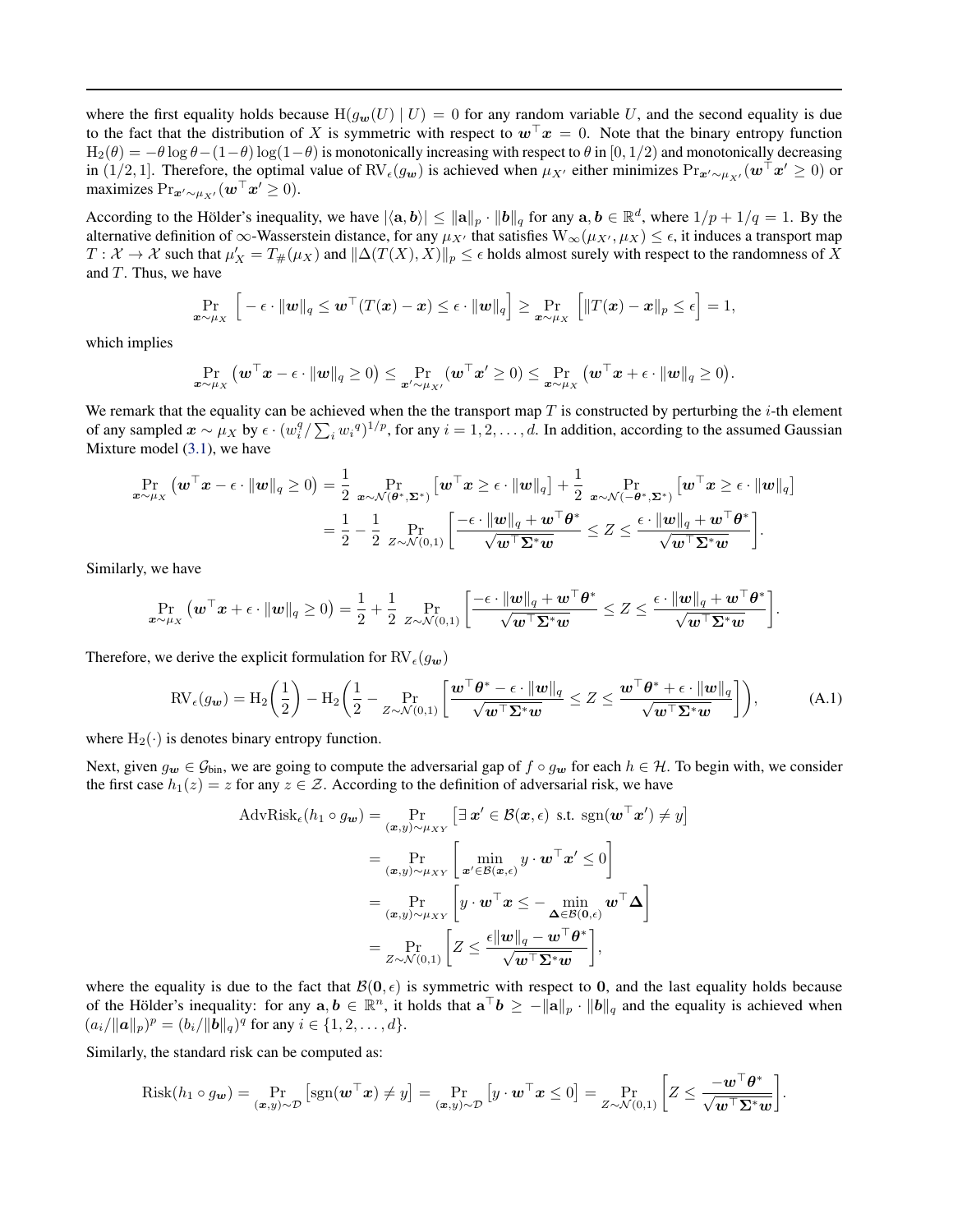Thus, we derive the gap between standard and adversarial risk with respect to  $h_1 \circ g_w$ :

$$
\text{AG}_{\epsilon}(h_1 \circ g_{\boldsymbol{w}}) = \Pr_{Z \sim \mathcal{N}(0,1)} \left[ \frac{\boldsymbol{w}^\top \boldsymbol{\theta}^* - \epsilon \|\boldsymbol{w}\|_q}{\sqrt{\boldsymbol{w}^\top \boldsymbol{\Sigma}^* \boldsymbol{w}}} \leq Z \leq \frac{\boldsymbol{w}^\top \boldsymbol{\theta}^*}{\sqrt{\boldsymbol{w}^\top \boldsymbol{\Sigma}^* \boldsymbol{w}}} \right].
$$

For the other case where  $h_2(z) = -z$  for any  $z \in \mathcal{Z}$ , note that  $h_1 \circ g_w = h_2 \circ g_{-w}$  for any  $g_w \in \mathcal{G}_{\text{bin}}$ . Thus, a similar proof technique can be applied to compute the adversarial risk,

$$
\text{AdvRisk}_{\epsilon}(h_2 \circ g_{\mathbf{w}}) = \Pr_{Z \sim \mathcal{N}(0,1)} \left[ Z \leq \frac{\epsilon ||\mathbf{w}||_q + \mathbf{w}^\top \boldsymbol{\theta}^*}{\sqrt{\mathbf{w}^\top \boldsymbol{\Sigma}^* \mathbf{w}}} \right],
$$

and the adversarial gap,

$$
\text{AG}_{\epsilon}(h_2\circ g_{\bm{w}})=\Pr_{Z\sim\mathcal{N}(0,1)}\bigg[\frac{\bm{w}^\top\bm{\theta}^*}{\sqrt{\bm{w}^\top\bm{\Sigma}^*\bm{w}}}\leq Z\leq \frac{\bm{w}^\top\bm{\theta}^*+\epsilon\|\bm{w}\|_q}{\sqrt{\bm{w}^\top\bm{\Sigma}^*\bm{w}}}\bigg].
$$

Note that  $f^*: \mathcal{X} \to \mathcal{Y}$  is the optimal classifier based on  $g_w$  that minimizes the adversarial risk of  $h \circ g_w$  for any  $h \in \mathcal{H}$ . By comparing the adversarial risk of  $h_1 \circ g_w$  and  $h_2 \circ g_w$ , we have  $f^* = h_1 \circ g_w$ , if  $w^\top \theta^* \geq 0$ ;  $f^* = h_2 \circ g_w$ , otherwise. Thus, we derive the adversarial gap with respect to  $f^*$  as follows

$$
\text{AG}_{\epsilon}(f^*) = \begin{cases} \text{Pr}_{Z \sim \mathcal{N}(0,1)} \left( \frac{\boldsymbol{w}^{\top} \boldsymbol{\theta}^* - \epsilon \|\boldsymbol{w}\|_q}{\sqrt{\boldsymbol{w}^{\top} \boldsymbol{\Sigma}^* \boldsymbol{w}}} \le Z \le \frac{\boldsymbol{w}^{\top} \boldsymbol{\theta}^*}{\sqrt{\boldsymbol{w}^{\top} \boldsymbol{\Sigma}^* \boldsymbol{w}}} \right), & \text{if } \boldsymbol{w}^{\top} \boldsymbol{\theta}^* \ge 0; \\ \text{Pr}_{Z \sim \mathcal{N}(0,1)} \left( \frac{\boldsymbol{w}^{\top} \boldsymbol{\theta}^*}{\sqrt{\boldsymbol{w}^{\top} \boldsymbol{\Sigma}^* \boldsymbol{w}}} \le Z \le \frac{\boldsymbol{w}^{\top} \boldsymbol{\theta}^* + \epsilon \|\boldsymbol{w}\|_q}{\sqrt{\boldsymbol{w}^{\top} \boldsymbol{\Sigma}^* \boldsymbol{w}}} \right), & \text{otherwise.} \end{cases} \tag{A.2}
$$

Based on (A.2), we further obtain the following inequality

$$
\text{AG}_{\epsilon}(f^*) \leq \Pr_{Z \sim \mathcal{N}(0,1)} \left[ \frac{\boldsymbol{w}^\top \boldsymbol{\theta}^* - \epsilon \cdot \|\boldsymbol{w}\|_q}{\sqrt{\boldsymbol{w}^\top \boldsymbol{\Sigma}^* \boldsymbol{w}}} \leq Z \leq \frac{\boldsymbol{w}^\top \boldsymbol{\theta}^* + \epsilon \cdot \|\boldsymbol{w}\|_q}{\sqrt{\boldsymbol{w}^\top \boldsymbol{\Sigma}^* \boldsymbol{w}}} \right] \leq 2 \cdot \text{AG}_{\epsilon}(f^*).
$$

Finally, according to the formulation of representation vulnerability (A.1), we have

$$
\int_{\frac{1}{2}-\mathrm{AG}_{\epsilon}(f^* \circ g_{\mathbf{w}})}^{\frac{1}{2}} \mathrm{H}'_2(\theta) d\theta \leq \mathrm{RV}_{\epsilon}(g_{\mathbf{w}}) \leq \int_{\frac{1}{2}-\frac{1}{2}\mathrm{AG}_{\epsilon}(f^* \circ g_{\mathbf{w}})}^{\frac{1}{2}} \mathrm{H}'_2(\theta) d\theta,
$$

which completes the proof.

### A.2. Proof of Lemma 3.3

Lemma 3.3, restated below, connects adversarial risk and input distribution perturbations bounded in an  $\infty$ -Wasserstein ball.

**Lemma 3.3.** Let  $(X, \Delta)$  be the input metric space and Y be the set of labels. Assume all the examples are generated from a joint probability distribution  $(X, Y) \sim \mu_{XY}$ . Let  $\mu_X$  be the marginal distribution of X. Then, for any classifier  $f: X \to Y$ and  $\epsilon \geq 0$ , we have

$$
\mathrm{AdvRisk}_{\epsilon}(f) = \sup_{\mu_{X'} \in \mathcal{B}_{\mathcal{W}_{\infty}}(\mu_X, \epsilon)} \Pr\left[f(X') \neq Y\right],
$$

where X' denotes the random variable that follows  $\mu_{X'}$ .

*Proof.* Our proof proves the equality by proving  $\leq$  inequalities in both directions. First, we prove

$$
\mathrm{AdvRisk}_{\epsilon}(f) \le \sup_{\mu_{X'} \in \mathcal{B}_{\mathcal{W}_{\infty}}(\mu_X, \epsilon)} \Pr\left[f(X') \neq Y\right].\tag{A.3}
$$

For any classifier  $f : \mathcal{X} \to \mathcal{Y}$ , according to Definition 2.3, we have

$$
\mathrm{AdvRisk}_{\epsilon}(f) = \Pr_{(\bm{x},y) \sim \mu_{XY}} \left[ \exists \ \bm{x}' \in \mathcal{B}(\bm{x}, \epsilon) \text{ s.t. } f(\bm{x}') \neq y \right].
$$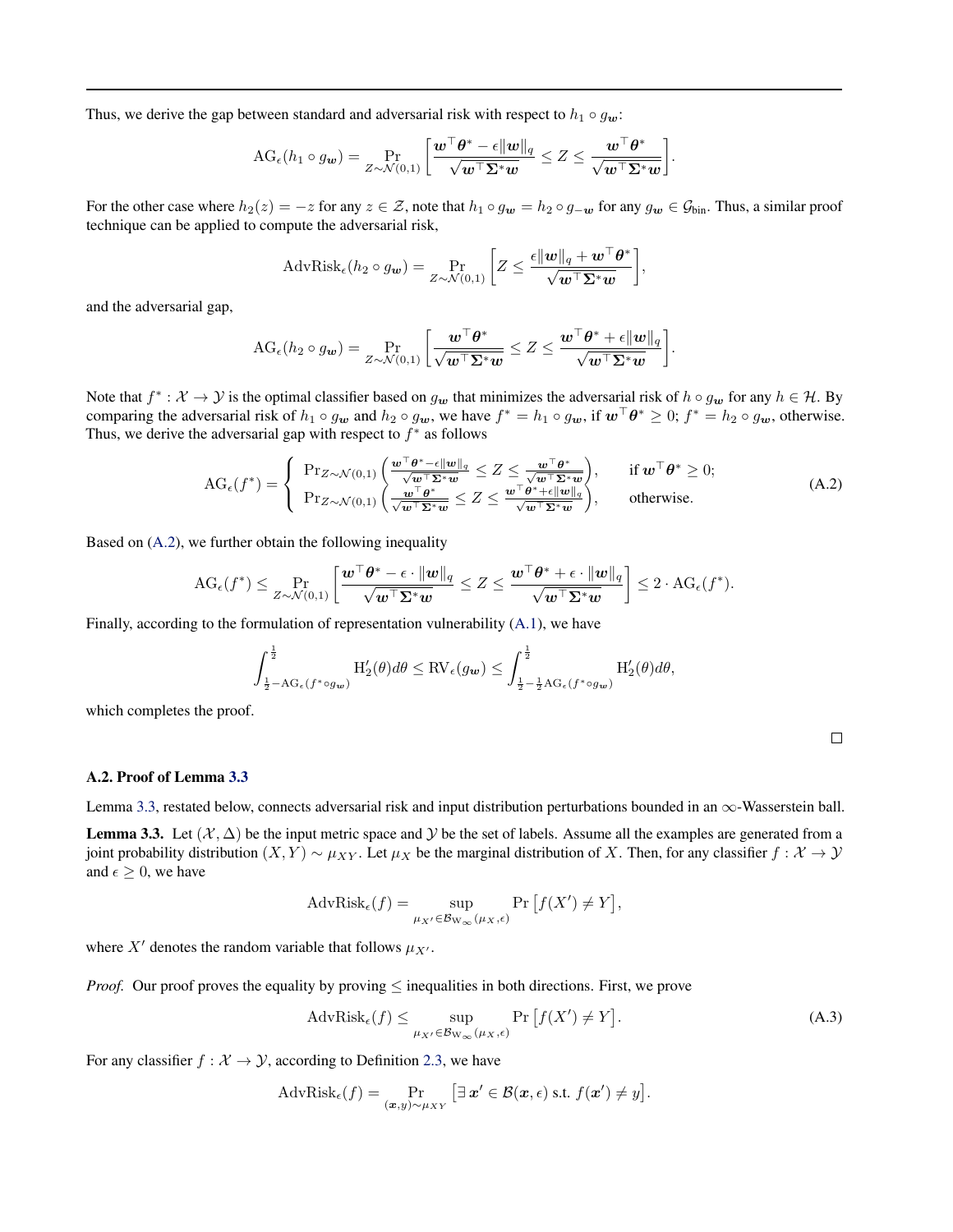Since f is a given deterministic function, the optimal perturbation scheme that achieves  $AdvRisk_{\epsilon}(f)$  essentially defines a transport map  $T: \mathcal{X} \to \mathcal{X}$ . More specifically, let  $\mathcal{C}_y(f) = \{x \in \mathcal{X} : f(x) \neq y\}$ . Then, for any sampled pair  $(x, y) \sim \mu_{XY}$ , we can construct  $T$  such that

$$
T(\boldsymbol{x}) = \begin{cases} \operatorname{argmin}_{\boldsymbol{x}' \in \mathcal{C}_{y}(f)} \Delta(\boldsymbol{x}', \boldsymbol{x}), & \text{if } \mathcal{C}_{y}(f) \cap \mathcal{B}(\boldsymbol{x}, \epsilon) \neq \varnothing; \\ \boldsymbol{x}, & \text{otherwise.} \end{cases}
$$

Let  $(X, Y)$  be the random variable that follows  $\mu_{XY}$ . By construction, it can be easily verified that  $T_{\#}(\mu_X) \in \mathcal{B}_{W_{\infty}}(\mu_X, \epsilon)$ and  $\text{AdvRisk}_{\epsilon}(f) = \Pr[f(T(X)) \neq Y]$ . Therefore, we have proven (A.3).

It remains to prove the other direction of the inequality:

$$
\mathrm{AdvRisk}_{\epsilon}(f) \ge \sup_{\mu_{X'} \in \mathcal{B}_{\mathcal{W}_{\infty}}(\mu_X, \epsilon)} \Pr\left[f(X') \neq Y\right].\tag{A.4}
$$

According to the alternative definition of  $\infty$ -Wasserstein distance, the optimal solution  $\mu_{X'}^*$  that achieves the supremum of the right hand side of (A.4) can be captured by a transport map  $T^*: \mathcal{X} \to \mathcal{X}$  such that  $\mu_{X'}^* = T^*_{\#}(\mu_X)$  and  $\Delta(T^*(X), X) \le \epsilon$ holds almost surely with respect to the randomness of  $X$  and  $T^*$ . Thus, we have

$$
\Pr\left[f(T^*(X)) \neq Y\right] = \Pr_{(\boldsymbol{x},y) \sim \mu_{XY}}\left[f(T^*(\boldsymbol{x})) \neq y\right]
$$
  
\n
$$
= \Pr_{(\boldsymbol{x},y) \sim \mu_{XY}}\left[\Delta(T^*(\boldsymbol{x}), \boldsymbol{x}) \leq \epsilon \text{ and } f(T^*(\boldsymbol{x})) \neq y\right]
$$
  
\n
$$
\leq 1 - \Pr_{(\boldsymbol{x},y) \sim \mu_{XY}}\left[\forall \boldsymbol{x}' \in \mathcal{B}(\boldsymbol{x}, \epsilon) \text{ s.t. } f(\boldsymbol{x}') = y\right] = \text{AdvRisk}_{\epsilon}(f).
$$

Therefore, we have proven the second direction and completed the proof.

### A.3. Proof of Theorem 3.4

Theorem 3.4, restated below, gives a lower bound for the adversarial risk for any downstream classifier in terms of the worst-case mutual information between the representation's input and output distributions.

**Theorem 3.4.** Let  $(X, \Delta)$  be the input metric space, Y be the set of labels and  $\mu_{XY}$  be the underlying joint probability distribution. Assume the marginal distribution of labels  $\mu_Y$  is a uniform distribution over  $\cal Y$ . Consider the feature space  $\cal Z$ and the set of downstream classifiers  $\mathcal{H} = \{h : \mathcal{Z} \to \mathcal{Y}\}\$ . Given  $\epsilon \geq 0$ , for any  $q : \mathcal{X} \to \mathcal{Z}\$ , we have

$$
\inf_{h \in \mathcal{H}} \text{AdvRisk}_{\epsilon}(h \circ g) \ge 1 - \frac{I(X;Z) - \text{RV}_{\epsilon}(g) + \log 2}{\log |\mathcal{Y}|},
$$

where X is the random variable that follows the marginal distribution of inputs  $\mu_X$  and  $Z = g(X)$ .

Before starting the proof, we state two useful lemmas on Markov chains. A Markov chain is defined to be a collection of random variables  $\{X_t\}_{t\in\mathbb{Z}}$  with the property that given the present, the future is conditionally independent of the past. Namely,

$$
Pr(X_t = j | X_0 = i_0, X_1 = i_1, ..., X_{(t-1)} = i_{(t-1)}) = Pr(X_t = j | X_{(t-1)} = i_{(t-1)}).
$$

**Lemma A.1** (Fano's Inequality). Let X be a random variable uniformly distributed over a finite set of outcomes  $\mathcal{X}$ . For any estimator X such that  $X \to Y \to X$  forms a Markov chain, we have

$$
\Pr(\widehat{X} \neq X) \ge 1 - \frac{I(X; X) - \log 2}{\log |\mathcal{X}|}.
$$

**Lemma A.2** (Data-Processing Inequality). For any Markov chain  $X \to Y \to Z$ , we have

$$
I(X;Y) \ge I(X;Z) \quad \text{and} \quad I(Y;Z) \ge I(X;Z).
$$

Chapter 2 in Cover & Thomas (2012) provides proofs of Lemmas A.1 and A.2.

 $\Box$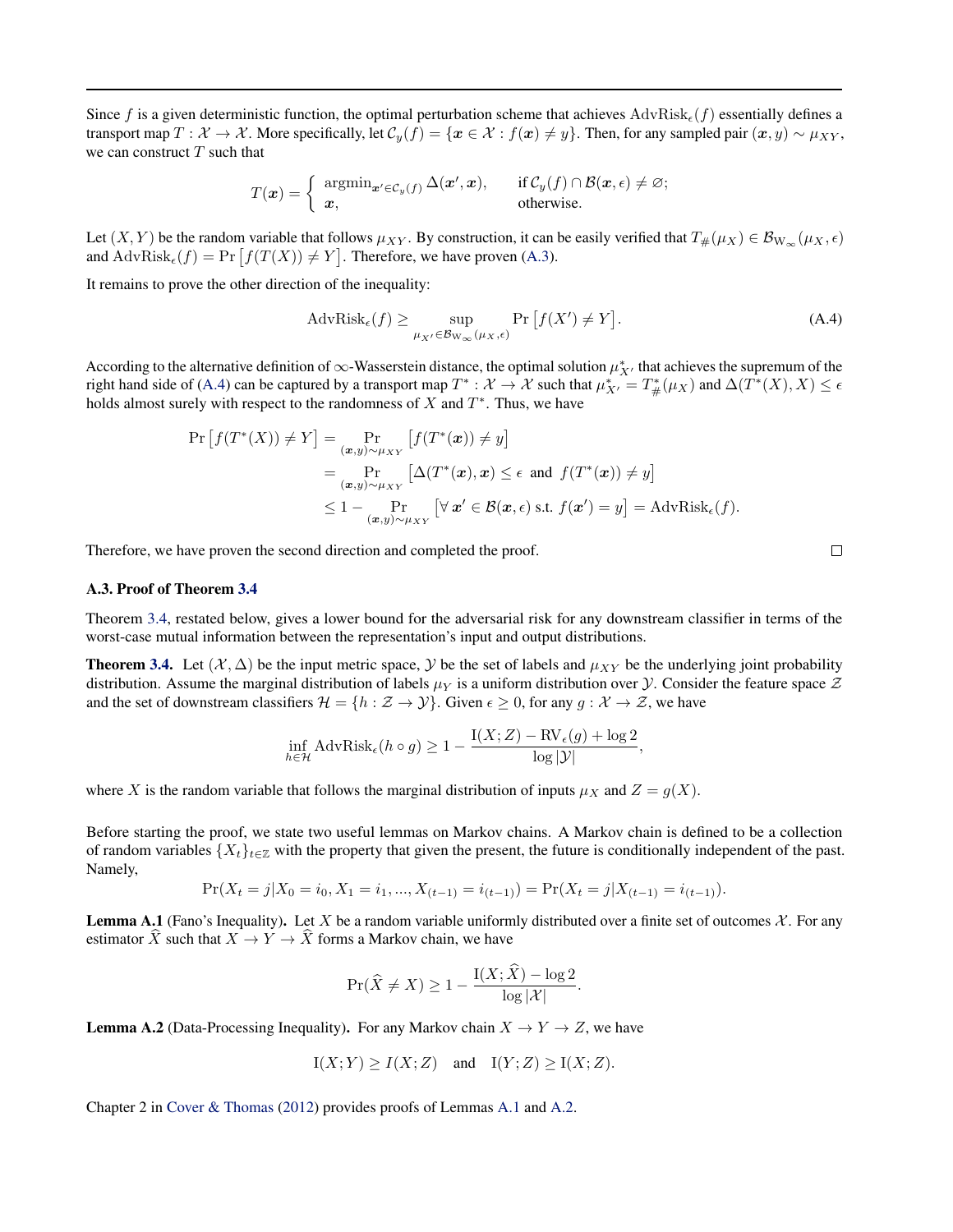*Proof of Theorem 3.4.* For any classifier  $h : \mathcal{Z} \to \mathcal{Y}$ , according to Lemma 3.3, we have

$$
\text{AdvRisk}_{\epsilon}(h \circ g) = \sup_{\mu_{X'} \in \mathcal{B}_{W_{\infty}}(\mu_X, \epsilon)} \Pr\left[h(g(X')) \neq Y\right].\tag{A.5}
$$

Let  $\mu_{X'} \in \mathcal{B}_{W_{\infty}}(\mu_X, \epsilon)$  be a probability measure over  $(\mathcal{X}, \Delta)$ . According to the alternative definition of  $\infty$ -Wasserstein distance using optimal transport,  $\mu_{X'}$  corresponds to a transport map  $T : \mathcal{X} \to \mathcal{X}$  such that  $\mu_{X'} = T_{\#}(\mu_X)$ . Thus, for any given  $\mu_{X'} \in \mathcal{B}_{W_{\infty}}(\mu_X, \epsilon)$  and  $h \in \mathcal{H}$ , we have the Markov chain

$$
Y \to X \xrightarrow{T} X' \xrightarrow{g} g(X') \xrightarrow{h} (h \circ g)(X').
$$

where X, Y are random variables for input and label distributions respectively. The first Markov chain  $Y \to X$  can be understood as a generative model for generating inputs according to the conditional probability distribution  $\mu_{X|Y}$ . Therefore, applying Lemmas A.1 and A.2, we obtain the inequality,

$$
\Pr\left[h(g(X')) \neq Y\right] \ge 1 - \frac{\mathcal{I}(Y; (h \circ g)(X')) + \log 2}{\log |\mathcal{Y}|} \ge 1 - \frac{\mathcal{I}(X'; g(X')) + \log 2}{\log |\mathcal{Y}|}. \tag{A.6}
$$

 $\Box$ 

Taking the supremum over the distribution of X' in  $\mathcal{B}_{W_\infty}(\mu_X, \epsilon)$  and infimum over  $h \in \mathcal{H}$  on both sides of (A.6) yields

$$
\inf_{h \in \mathcal{H}} \left[ \text{AdvRisk}_{\epsilon}(h \circ g) \right] = \inf_{h \in \mathcal{H}} \sup_{\mu_{X'} \in \mathcal{B}_{\mathcal{W}_{\infty}}(\mu_{X}, \epsilon)} \Pr \left[ h(g(X')) \neq Y \right]
$$
\n
$$
\geq 1 - \frac{\inf_{\mu_{X'} \in \mathcal{B}_{\mathcal{W}_{\infty}}(\mu_{X}, \epsilon)} \mathcal{I}(X'; g(X')) + \log 2}{\log |\mathcal{Y}|}
$$
\n
$$
= 1 - \frac{\mathcal{I}(X; g(X)) - \mathcal{RV}_{\epsilon}(g) + \log 2}{\log |\mathcal{Y}|},
$$

where the first equality is due to  $(A.5)$  and the inequality holds because of  $(A.6)$ . Thus, we completed the proof.

### B. Algorithm for Estimating the Worst-Case Mutual Information

This section presents the pseudocode of our heuristic algorithm for solving the empirical estimation problem (4.3). More specifically, given a training sample set  $S<sub>train</sub>$ , our algorithm alternatively optimizes for the worst-case input perturbations using projected gradient descent (Algorithm 1) and conducts gradient ascent for the network parameters  $\theta$  (training phase in Algorithm 2). Based on the best parameter  $\theta_{opt}$  selected from the training phase, our algorithm then estimates the worst-case mutual information with respect to the given representation g using a testing sample set  $S_{test}$  (testing phase in Algorithm 2). Since we only have assess to a finite set of data sampled from  $\mu_X$ , we use an additional testing phase in Algorithm 2 to minimize the overfitting effect of the training samples on the optimal network parameter  $\theta_{opt}$  for mutual information neural estimation (MINE).

Moreover, we adopt the negative sampling scheme (Hjelm et al., 2018) to estimate the expectation term with respect to  $\widehat{\mu}_{X}^{(m)}\otimes \widehat{\mu}_{Z}^{(m)}$ <br>correspondence  $Z<sub>Z</sub><sup>(m)</sup>$  in mutual information neural estimation for better performance. Here, the pairing scheme defines a correspondence from each input to a set of inputs for a given sample set. To be more specific, given a set of samples  $\{x_i\}_{i\in[B]}$ , a pairing scheme with negative sampling size  $N\leq B$  corresponds to a set of vectors  $\{\pi_i\}_{i\in[B]}$  such that each  $\pi_i$ is a randomly selected subset from  $\{1, 2, \ldots, B\}$  with size N, and  $\pi_{ij}$  denotes the j-th element of  $\pi_i$ . Compared with the algorithm in Hjelm et al. (2018) for estimating standard mutual information, Algorithm 2 requires additional  $B \cdot S$  steps of forward and backward propagations with respect to the input for finding the worst-case input perturbations in each iteration.

### C. Worst-case Mutual Information for Individual Neuron Features

The following tensorization inequality (Scarlett & Cevher, 2019) characterizes the connection between the mutual information of individual neuron features and that of the whole representation. According to Theorem 3.4, such connection suggests the necessity of enough worst-case mutual information for each individual neuron.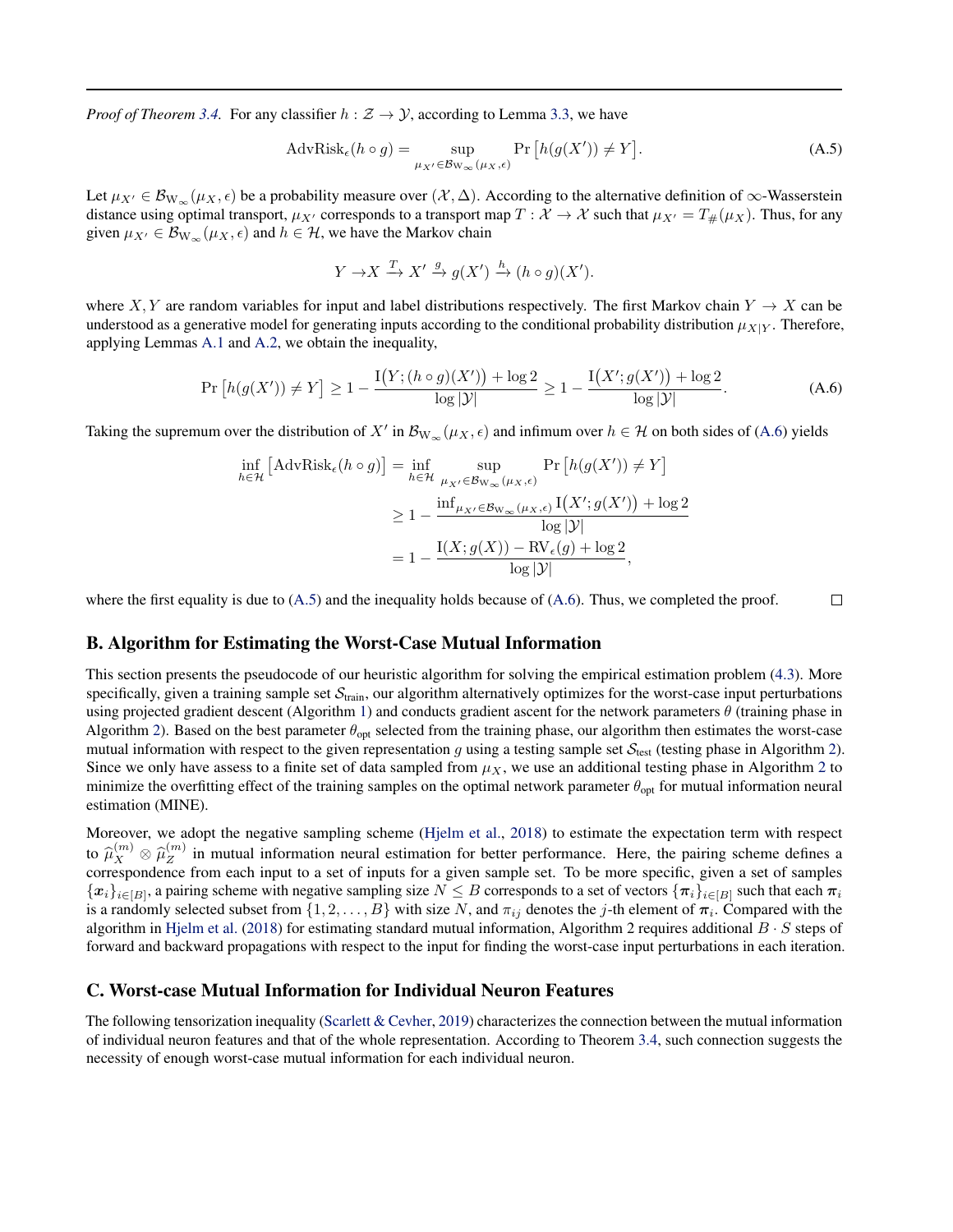Algorithm 1 Heuristic Search for Worst-Case Input Perturbations

**Input:** samples  $\{x_i\}_{i\in[B]}$ , representation g, MINE estimator  $T_\theta$ , paring scheme  $\{\pi_i\}_{i\in[B]}$ , perturbation strength  $\epsilon$  in  $\ell_p$ **Hyperparameters:** negative sampling size N, number of iterations S, step size  $\eta_a$ 

1: Initialize  $\{\boldsymbol{x}'_i\}_{i \in [B]} \leftarrow \{\boldsymbol{x}_i\}_{i \in [B]}$ 2: for  $s = 1, 2, ..., S$  do 3:  $J(\boldsymbol{x}'_1,\ldots,\boldsymbol{x}'_B,\theta) \leftarrow \frac{1}{B}\sum_{i=1}^B T_{\theta}(\boldsymbol{x}'_i,g(\boldsymbol{x}'_i)) - \log\left(\frac{1}{BN}\sum_{i=1}^B\sum_{j=1}^N\exp\left[T_{\theta}(\boldsymbol{x}'_i,g(\boldsymbol{x}'_{\pi_{ij}}))\right]\right)$ 4: **for**  $i = 1, 2, ..., B$  **do** 5:  $x_i' \leftarrow \mathcal{P}_{\mathcal{B}(\boldsymbol{x}_i, \epsilon)}\big[x_i' - \eta_a \cdot \nabla_{\boldsymbol{x}_i'} J(\boldsymbol{x}_1', \dots, \boldsymbol{x}_B', \theta)\big]$  //  $\mathcal{P}_{\mathcal{B}(\boldsymbol{x}_i, \epsilon)}$  denotes the projection operator onto  $\mathcal{B}(\boldsymbol{x}_i, \epsilon)$ 6: end for 7: end for 8:  $V_1 \leftarrow J(\boldsymbol{x}'_1, \ldots, \boldsymbol{x}'_B, \theta)$ 9:  $V_2 \leftarrow \nabla_{\theta} J(\boldsymbol{x}'_1, \ldots, \boldsymbol{x}'_B, \theta)$ Output:  ${V_1, V_2}$ 

Algorithm 2 Empirical Estimation of Worst-Case Mutual Information

**Input:** training and testing sample sets ( $S_{train}$ ,  $S_{test}$ ) sampled from  $\mu_X$ , representation g, perturbation strength  $\epsilon$  in  $\ell_p$ **Hyperparameters:** number of training epochs T, step size  $\eta_e$ , number of testing mini-batches K

1: // Training Phase

2:  $\theta_1 \leftarrow$  initialize network parameter for MINE estimator 3: for  $t = 1, 2, ..., T$  do 4:  $\{x_i\}_{i\in[B]}, \{\pi_i\}_{i\in[B]} \leftarrow$  randomly generate a batch of B training samples and a pairing scheme 5: {*V*<sub>1</sub>(*t*), *V*<sub>2</sub>(*t*)} ← Algorithm 1 $($ { $x_i$ }<sub>*i*∈[*B*]</sub>, *g*,  $T_{\theta_t}$ , { $\pi_i$ }<sub>*i*∈[*B*],  $\epsilon$ )</sub> 6:  $\theta_{t+1} \leftarrow \theta_t + \eta_e \cdot V_2(t)$ 7: end for 8:  $\theta_{opt} \leftarrow \text{argmax} \{ t \in [T] : V_1(t) \}$  // choose the best parameter  $\theta_{opt}$  based on history 9: // Testing Phase 10: Randomly split the testing set  $S_{test}$  into K mini-batches  $\{S_1, \ldots, S_K\}$  with equal size 11: for  $k = 1, 2, ..., K$  do 12:  ${\pi(x)}_{x \in S_k}$  ← randomly generate a pairing scheme with respect to  $S_k$ 13:  $\{V_1(k), V_2(k)\}\leftarrow \text{Algorithm } 1(\mathcal{S}_k, g, T_{\theta_{\text{opt}}}, {\{\pi(\boldsymbol{x})\}_{\boldsymbol{x}\in \mathcal{S}_k}, \epsilon})$ 14: end for 15:  $\widehat{I}_{\text{worst}} \leftarrow \frac{1}{K} \sum_{k=1}^{K} V_1(k)$ **Output:**  $\widehat{I}_{worst}$ 

**Lemma C.1** (Tensorization of Mutual Information). Let  $Z = (Z_1, ..., Z_n)$  be a product distributions over random variables. If  $Z_1, ..., Z_n$  are mutually independent conditioned on X, then

$$
I(X; \mathbf{Z}) \leq \sum_{i=1}^{n} I(X; Z_i)
$$

Suppose neurons within a single layer have no interconnection, then each neuron's output is mutually independent conditioned on the model input. If a perturbation imposed on the input distribution makes the perturbed mutual information  $I(X'; Z'_i)$ relatively low for each neuron, then the perturbed mutual information with respect to the entire layer  $I(X'; Z')$  will also be low, which further implies a low adversarial accuracy for any downstream classifier based on Theorem 3.4.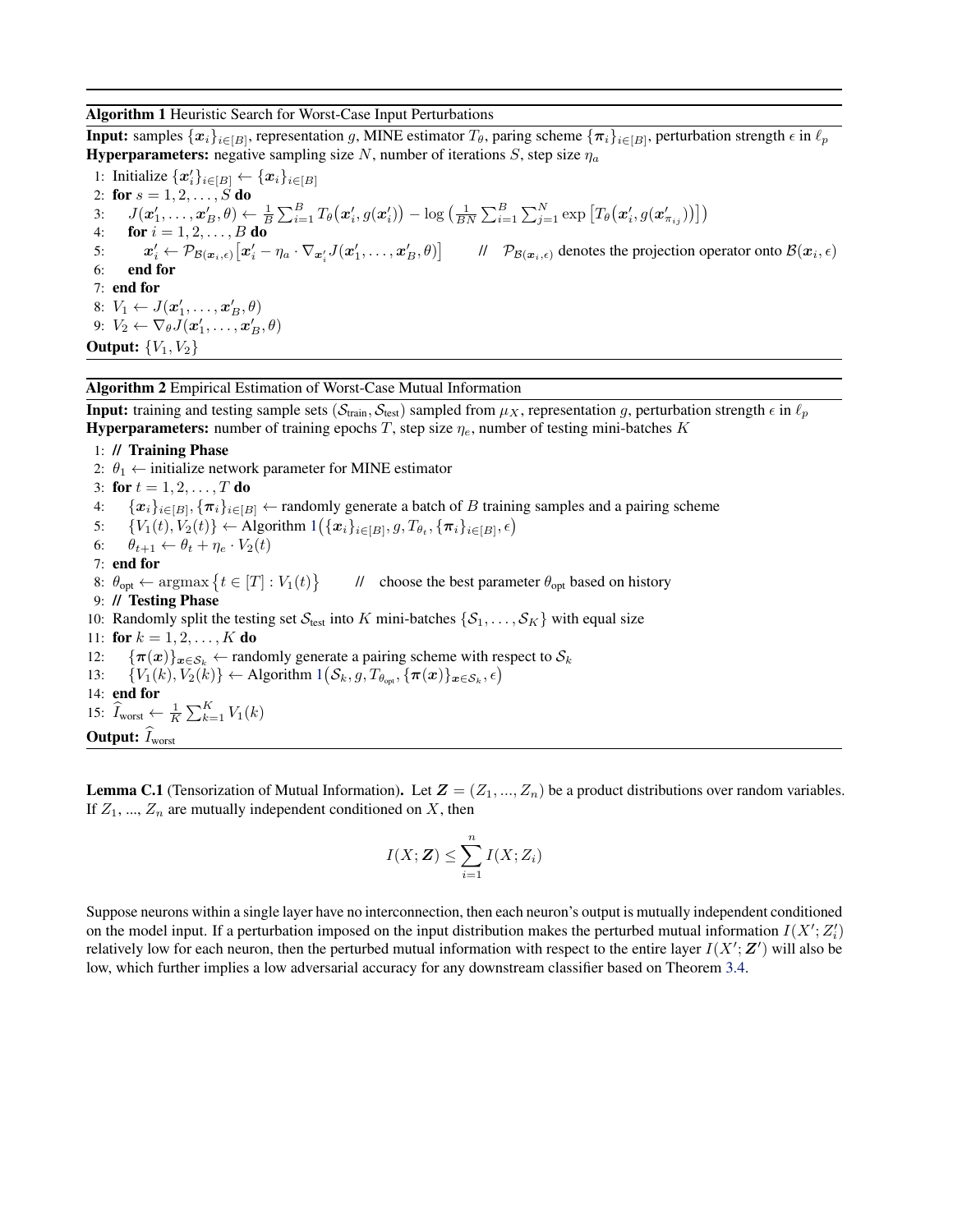# D. Experiments

## D.1. Implementation Details

Here, we provide additional implementation details of our experiments presented in Section 6.

Model architectures. For all experiments, we follow Hjelm et al. (2018) in implementing the MINE estimator. We adopt the *encode-and-dot-product* model architecture in Hjelm et al. (2018) which maps  $x$  and  $z$  respectively to two high-dimensional vectors and then takes the dot-product to calculate the output. The basic modules used in our experiments are listed in Table 2. A slight difference in training the feature (encoder) is that Hjelm et al. (2018) shares parameters between parts of the mutual information estimator and the encoder, while we separate the two parts completely to be consistent with our mutual information estimation experiments.

| Module                   | <b>Structure</b>                                                                                                                                                 |
|--------------------------|------------------------------------------------------------------------------------------------------------------------------------------------------------------|
| <b>Feature Extractor</b> | Conv $(64, 4 \times 4, 2)$ $\rightarrow$ Conv $(128, 4 \times 4, 2)$ $\rightarrow$ Conv $(256, 4 \times 4, 2)$ $\rightarrow$ FC $(1024)$ $\rightarrow$ FC $(64)$ |
| Top Classifier (MLP)     | $FC(200) \rightarrow FC(10)$                                                                                                                                     |
| Top Classifier (Linear)  | FC(10)                                                                                                                                                           |
| Baseline-H               | Feature Extractor $\rightarrow$ Top Classifier (MLP)                                                                                                             |
| <b>Estimator Part 1</b>  | Conv $(64, 4 \times 4, 2)$ $\rightarrow$ Conv $(128, 4 \times 4, 2)$ $\rightarrow$ Conv $(256, 4 \times 4, 2)$                                                   |
| <b>Estimator Part 2</b>  | Conv $(2048, 1 \times 1, 1) \rightarrow \text{Conv}(2048, 1 \times 1, 1)$                                                                                        |
| Estimator                | $(x \rightarrow \text{Estimator Part 1} \rightarrow \text{Estimator Part 2}) \cdot (z \rightarrow \text{Estimator Part 2})$                                      |

Table 2. Basic model structures used in our experiments. Batch-normalization and ReLU activation are used between layers (not including the output of each module). Shortcut-connection is omitted for Estimator Part 2. For scalar feature z, Estimator Part 2 is replaced by an identity mapping. Average operation is needed in the dot-product operation of Estimator. For more details, see Hjelm et al. (2018)

Hyperparameters. We use simple hyperparameter settings to control their effect on our various ablation experiments. We use  $l_{\infty}$  constrained perturbations and PGD attack (Madry et al., 2018) on all datasets. For CIFAR-10, we set the radius  $\epsilon = 8/255$  and use 7 attack steps with step size 0.01. For MNIST, we set the radius  $\epsilon = 0.3$  and use 10 attack steps with step size 0.1. For Fashion-MNIST, we set the radius  $\epsilon = 0.1$  and use 10 attack steps with step size 0.02. For SVHN, we set the radius  $\epsilon = 4/255$  and use 10 attack steps with step size 0.005. The batch size is set as 128 for both datasets, and our results are consistent with different batch sizes between 128 to 512 (we did not test other sizes). A total training epochs of 200 is set for VGG, ResNet, and DenseNet, with an initial learning rate of 0.1 which decays by a factor of 10 every 50 epochs. For the Baseline-H model and the similar mutual information estimator, we set the training epoch to 300 and use a fixed learning rate of 0.0001 as in Hjelm et al. (2018).

## D.2. Additional Results

Results for MNIST, Fashion-MNIST, and SVHN. We present the downstream classification results for MNIST, Fashion-MNIST, and SVHN in Table 3, 4, 5. These results support similar conclusions as those drawn from CIFAR-10 dataset in Table 1. That is, our training principle always produces representations that have significantly better adversarial accuracy for downstream adversarial classification. In many cases, our training principle also produces representations that have better natural accuracy, despite the worst-case situation that our training principle considers.

Saliency maps of internal features. In section 6.1, we evaluated the internal feature vulnerability of all the convolutional kernels in the second layer of Baseline-H. Here, we further visualize the saliency maps of the those internal features to evaluate the underlying correlations. As shown in Figure 5, features in robust model have less noisy saliency maps, which is consistent with the observations of lower representation vulnerability shown in Figure 3.

Saliency maps of learned representations. More comparison results of saliency maps are given in Figure 6. The saliency maps of representations learned using our unsupervised training method shows comparable interpretability results to the models learned using fully-supervised adversarial training. Saliency maps computed by different losses also show consistent interpretability results. This indicates that our training principle indeed produces adversarially robust representations.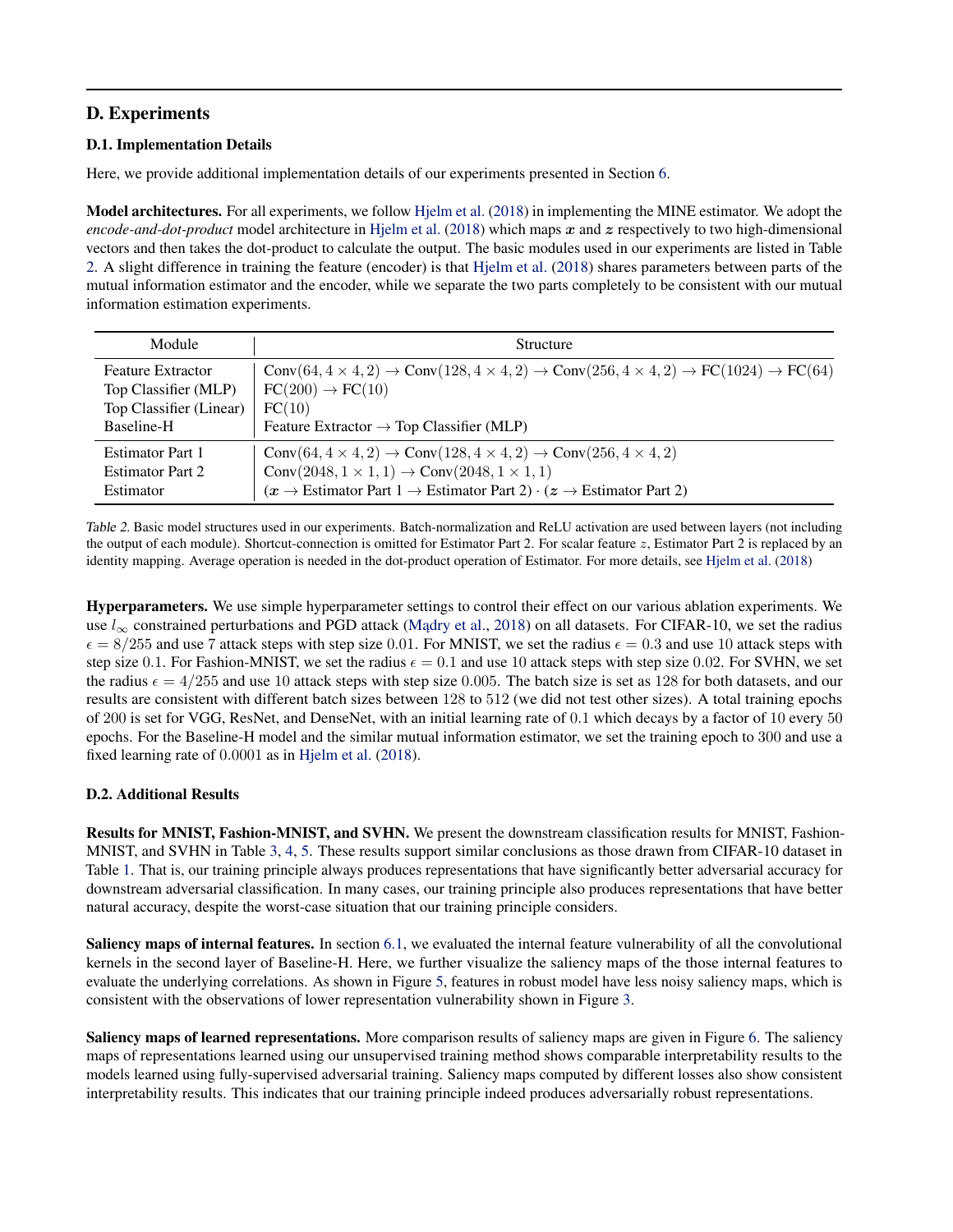|                                |                  | MLP $h$           |                  | Linear $h$       |                  |
|--------------------------------|------------------|-------------------|------------------|------------------|------------------|
| Representation $(q)$           | Classifier $(h)$ | <b>Natural</b>    | Adversarial      | Natural          | Adversarial      |
| Hjelm et al. (2018)            | Standard         | $96.96 + 0.35$    | $0.00 \pm 0.00$  | $84.88 + 1.11$   | $0.00 \pm 0.00$  |
| Hjelm et al. $(2018)$          | <b>Robust</b>    | $44.99 \pm 14.49$ | $16.70 \pm 2.22$ | $11.35 \pm 0.00$ | $11.35 \pm 0.00$ |
| Ours.                          | Standard         | $96.67 \pm 0.12$  | $9.97 \pm 1.88$  | $82.10 \pm 0.37$ | $3.69 \pm 0.55$  |
| <b>Ours</b>                    | Standard (E.S.)  | $94.68 \pm 0.93$  | $12.79 \pm 2.24$ | $77.72 \pm 2.47$ | $4.73 \pm 1.29$  |
| Ours                           | <b>Robust</b>    | $95.05 \pm 0.19$  | $60.64 \pm 1.82$ | $73.99 \pm 1.16$ | $30.55 \pm 1.34$ |
| Fully-Supervised Standard      |                  | $99.13 \pm 0.23$  | $0.45 \pm 0.33$  | $99.13 \pm 0.04$ | $0.00 \pm 0.00$  |
| <b>Fully-Supervised Robust</b> |                  | $99.25 \pm 0.05$  | $95.73 \pm 0.09$ | $99.21 \pm 0.06$ | $95.29 \pm 0.18$ |

Table 3. Comparisons of different representation learning methods for downstream classification on MNIST. *E.S.* denotes early stopping under the criterion of the best adversarial accuracy. We present the mean accuracy and the standard deviation over 4 repeated trials.

|                           |                  | MLP $h$          |                  | Linear $h$       |                  |
|---------------------------|------------------|------------------|------------------|------------------|------------------|
| Representation $(q)$      | Classifier $(h)$ | Natural          | Adversarial      | Natural          | Adversarial      |
| Hjelm et al. $(2018)$     | Standard         | $89.58 \pm 0.13$ | $0.00 \pm 0.00$  | $85.93 \pm 0.26$ | $0.00 \pm 0.00$  |
| Hjelm et al. $(2018)$     | <b>Robust</b>    | $48.61 \pm 4.96$ | $14.95 \pm 0.79$ | $10.00 \pm 0.00$ | $10.00 \pm 0.00$ |
| <b>Ours</b>               | Standard         | $90.45 \pm 0.19$ | $5.38 \pm 1.00$  | $87.37\pm0.10$   | $18.20 \pm 2.87$ |
| Ours                      | Standard (E.S.)  | $81.66 \pm 0.18$ | $29.71 \pm 2.00$ | $86.27 \pm 0.64$ | $23.40 \pm 2.65$ |
| Ours                      | <b>Robust</b>    | $84.31 \pm 0.29$ | $70.44 \pm 3.62$ | $81.05 \pm 0.30$ | $61.33 \pm 0.49$ |
| Fully-Supervised Standard |                  | $92.09 \pm 0.23$ | $0.00 \pm 0.00$  | $85.93 \pm 0.26$ | $0.00 \pm 0.00$  |
| Fully-Supervised Robust   |                  | $87.94 \pm 0.18$ | $77.59 \pm 0.38$ | $88.05 \pm 0.46$ | $77.15 \pm 0.24$ |

Table 4. Comparisons of different representation learning methods for downstream classification on Fashion-MNIST. *E.S.* denotes early stopping under the criterion of the best adversarial accuracy. We present the mean accuracy and the standard deviation over 4 repeated trials.

|                           |                  | MLP $h$          |                  | Linear $h$       |                  |
|---------------------------|------------------|------------------|------------------|------------------|------------------|
| Representation $(q)$      | Classifier $(h)$ | Natural          | Adversarial      | Natural          | Adversarial      |
| Hjelm et al. $(2018)$     | Standard         | $50.15 \pm 0.89$ | $0.00 \pm 0.00$  | $38.94 \pm 1.52$ | $0.00 \pm 0.00$  |
| Hjelm et al. (2018)       | <b>Robust</b>    | $19.59 \pm 0.00$ | $19.59 \pm 0.00$ | $19.59 \pm 0.00$ | $19.59 \pm 0.00$ |
| Ours.                     | Standard         | $74.32 \pm 0.49$ | $26.29 \pm 1.41$ | $58.37 \pm 0.54$ | $21.62 \pm 0.91$ |
| Ours                      | Standard (E.S.)  | $71.85 \pm 0.59$ | $29.59 \pm 0.83$ | $54.76 \pm 0.86$ | $25.00 \pm 0.53$ |
| <b>Ours</b>               | Robust           | $68.25 \pm 0.83$ | $40.23 + 0.83$   | $49.04 \pm 0.79$ | $30.56 \pm 0.38$ |
| Fully-Supervised Standard |                  | $91.97 \pm 0.13$ | $9.77 \pm 1.58$  | $91.33 \pm 0.15$ | $9.29 \pm 1.73$  |
| Fully-Supervised Robust   |                  | $90.14 \pm 0.83$ | $65.35 \pm 0.44$ | $89.60 \pm 0.54$ | $64.48 \pm 1.06$ |

Table 5. Comparisons of different representation learning methods for downstream classification on SVHN. *E.S.* denotes early stopping under the criterion of the best adversarial accuracy. We present the mean accuracy and the standard deviation over 4 repeated trials.